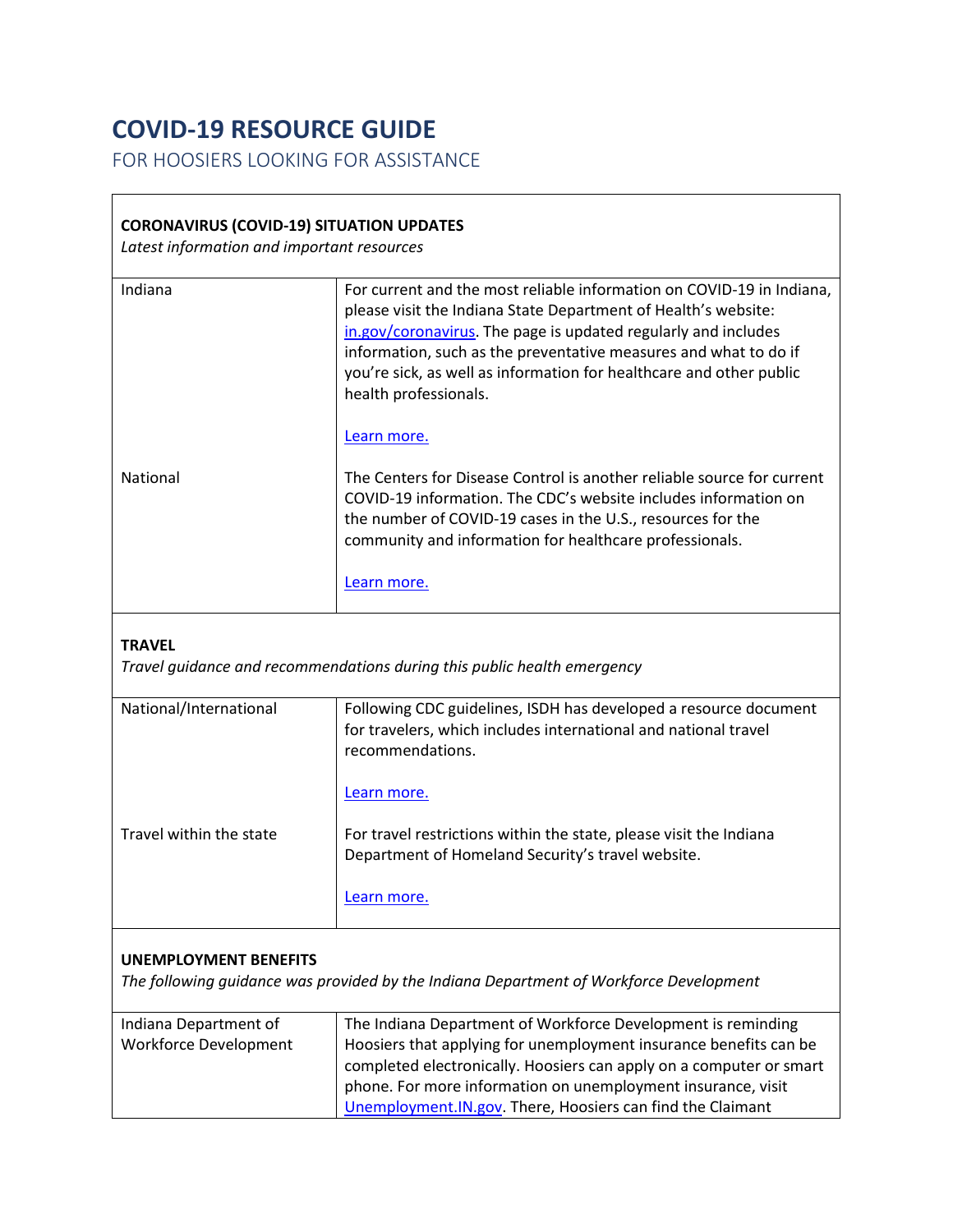|                                                                                                                       | Handbook, Frequently Asked Questions, a link to online filing and                                                                                                                                                                                                                                                                                                                                                                                                                                                                                                                                                                                                                       |  |  |
|-----------------------------------------------------------------------------------------------------------------------|-----------------------------------------------------------------------------------------------------------------------------------------------------------------------------------------------------------------------------------------------------------------------------------------------------------------------------------------------------------------------------------------------------------------------------------------------------------------------------------------------------------------------------------------------------------------------------------------------------------------------------------------------------------------------------------------|--|--|
|                                                                                                                       | more information.                                                                                                                                                                                                                                                                                                                                                                                                                                                                                                                                                                                                                                                                       |  |  |
|                                                                                                                       | Learn more.                                                                                                                                                                                                                                                                                                                                                                                                                                                                                                                                                                                                                                                                             |  |  |
|                                                                                                                       | Additionally, DWD will host two live webinars for Hoosiers impacted<br>by the COVID-19 crisis. The program will cover unemployment<br>eligibility requirements, frequently asked questions, and how to apply<br>for benefits. The 30-minute live programs will be held at:<br>10:30 a.m. ET on Tuesday, March 24<br>3 p.m. ET on Wednesday, March 25                                                                                                                                                                                                                                                                                                                                    |  |  |
|                                                                                                                       | To register, click here.                                                                                                                                                                                                                                                                                                                                                                                                                                                                                                                                                                                                                                                                |  |  |
| <b>CHILD CARE ASSISTANCE</b><br>The following guidance was provided by the Family and Social Services Administration. |                                                                                                                                                                                                                                                                                                                                                                                                                                                                                                                                                                                                                                                                                         |  |  |
| <b>Family and Social Services</b><br>Administration                                                                   | Families who need help finding or paying for care can contact<br>Brighter Futures Indiana staff at 1-800-299-1627 and a referral<br>specialist can support them in their search. Every community has a<br>Child Care Resource and Referral Agency (CCR&R) who can connect<br>parents with local child care options and provide referrals for<br>support. To find your local CCR&R, you can call 1-800-299-1627 or<br>click here.                                                                                                                                                                                                                                                        |  |  |
|                                                                                                                       | When locating care it is important to ensure that families are<br>choosing licensed and regulated care for their children. To check if<br>the environment is licensed or regulated you can go to<br>childcarefinder.in.gov or call 1-800-299-1627.                                                                                                                                                                                                                                                                                                                                                                                                                                      |  |  |
| <b>INDIANA ASSISTANCE PROGRAMS</b>                                                                                    |                                                                                                                                                                                                                                                                                                                                                                                                                                                                                                                                                                                                                                                                                         |  |  |
| SNAP, TANF, Medicaid                                                                                                  | The Indiana Division of Family Resources operates at least one<br>physical office in every Indiana county and, in order to serve Hoosiers<br>in need, those offices remain open for business. However, in an effort<br>to keep social contact to a minimum and prevent the spread of the<br>coronavirus (COVID-19), DFR strongly urges Hoosiers to consider<br>submitting applications for the Supplemental Nutrition Assistance<br>Program (SNAP), Temporary Assistance for Needy Families (TANF) or<br>health coverage (Medicaid) online. Applications can be submitted at<br>www.fssabenefits.in.gov. Health coverage applications can also be<br>completed by calling 800-403-0864. |  |  |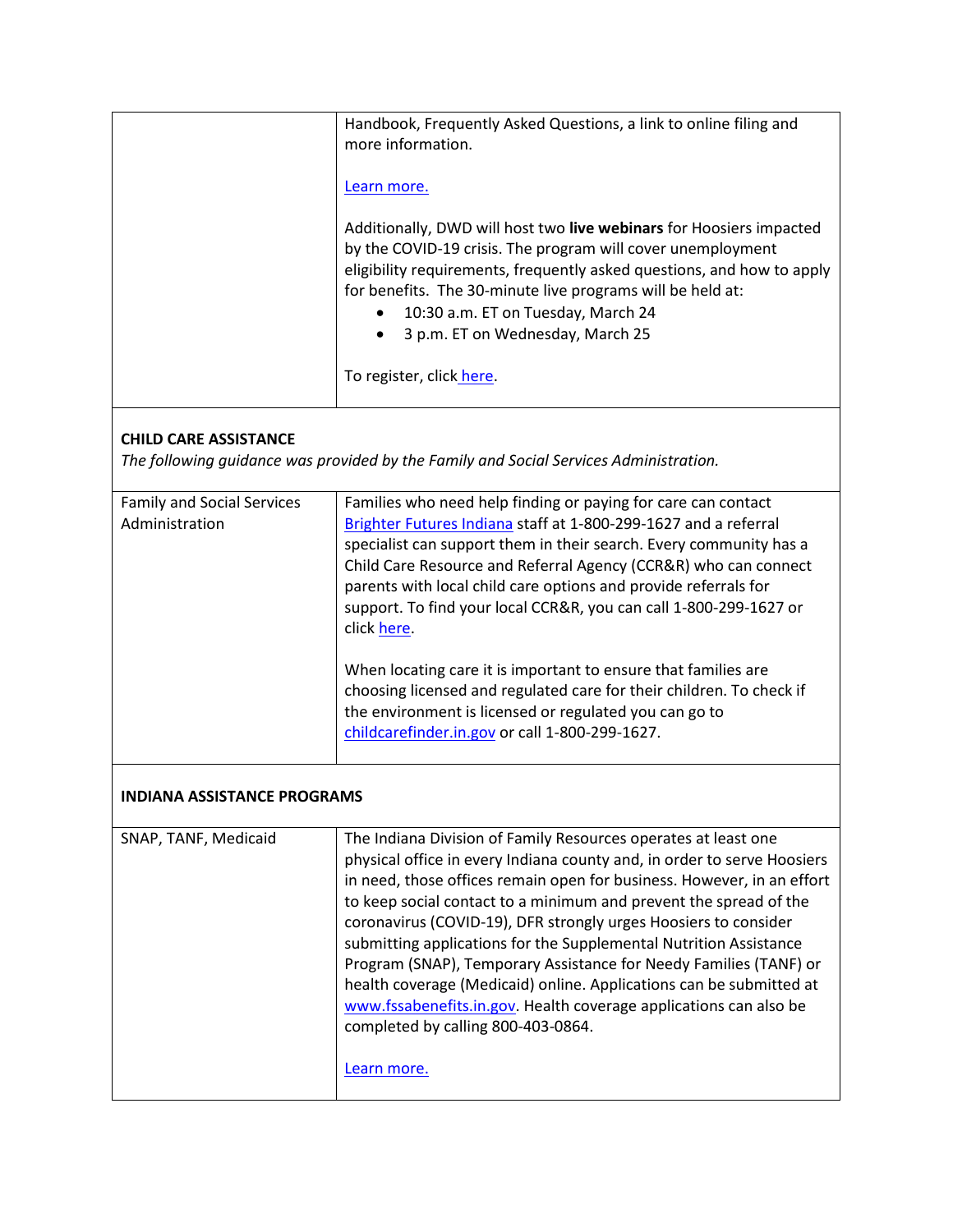| Indiana WIC                                 | Indiana WIC remains committed to serving families and continuing<br>daily operations during the COVID-19 pandemic. Please be aware WIC<br>local agencies have been given the flexibility to complete WIC<br>appointments over the telephone. These appointments include<br>enrollment, recertification, nutrition education/issuing benefits,<br>breastfeeding support and referrals to other services. Currently, WIC<br>operations will vary by region/WIC local agency so please contact<br>your local WIC clinic directly for additional details or questions. You<br>can find your local WIC clinic by using the "WIC Clinic Locations List"<br>OR "WIC Clinic Locations Map" in the drop-down list to the left.<br>Contact the state WIC office at 1-800-522-0874.<br>Learn more. |
|---------------------------------------------|-----------------------------------------------------------------------------------------------------------------------------------------------------------------------------------------------------------------------------------------------------------------------------------------------------------------------------------------------------------------------------------------------------------------------------------------------------------------------------------------------------------------------------------------------------------------------------------------------------------------------------------------------------------------------------------------------------------------------------------------------------------------------------------------|
| Housing                                     | For housing assistance in Indiana, such as information on the Energy<br>Assistance Program (EAP), please contact the Indiana Housing and<br>Community Development Authority.<br>Learn more.                                                                                                                                                                                                                                                                                                                                                                                                                                                                                                                                                                                             |
| General assistance/utilities<br>$2 - 1 - 1$ | Indiana 211 is a free service that connects Hoosiers with help and<br>answers from thousands of health and human service agencies and<br>resources right in their local communities - quickly, easily, and<br>confidentially. 2-1-1 can provide assistance on:<br>Food & Clothing<br>$\bullet$<br>Mental Health & Addiction<br>$\bullet$<br><b>Health Care</b><br>$\bullet$<br>Housing & Utility Assistance<br>$\bullet$<br><b>Education &amp; Employment</b><br>$\bullet$<br>Children & Family<br>$\bullet$<br><b>Tax Assistance</b><br>$\bullet$<br><b>Advanced Search</b>                                                                                                                                                                                                            |
|                                             | Call 2-1-1 or visit their website.<br>Learn more.                                                                                                                                                                                                                                                                                                                                                                                                                                                                                                                                                                                                                                                                                                                                       |
|                                             |                                                                                                                                                                                                                                                                                                                                                                                                                                                                                                                                                                                                                                                                                                                                                                                         |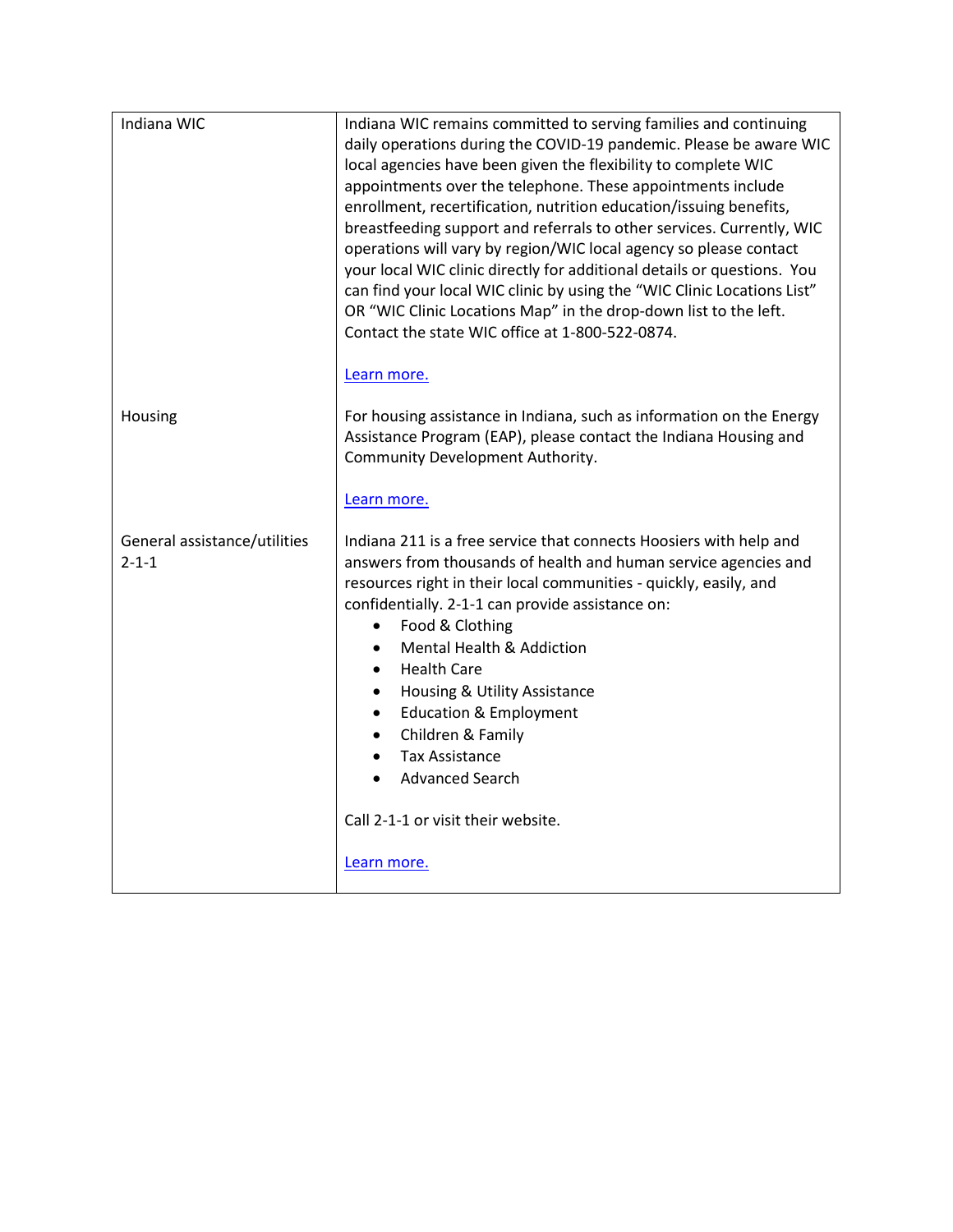## **COVID-19 RESOURCE GUIDE**

Resources for Hoosiers at home<br>
Second the second second second second second second second second second second second second second second second second second second second second second second second second second seco

| <b>USEFUL INFORMATION FOR FAMILIES</b>                                 |                                                                                                                                                                                                                                                                                                                                                                                                                                                                                                                                                                                        |  |
|------------------------------------------------------------------------|----------------------------------------------------------------------------------------------------------------------------------------------------------------------------------------------------------------------------------------------------------------------------------------------------------------------------------------------------------------------------------------------------------------------------------------------------------------------------------------------------------------------------------------------------------------------------------------|--|
| Talking with children                                                  | As public conversations around coronavirus disease 2019 (COVID-19)<br>increase, children may worry about themselves, their family, and friends<br>getting ill with COVID-19. Parents, family members, school staff, and other<br>trusted adults can play an important role in helping children make sense of<br>what they hear in a way that is honest, accurate, and minimizes anxiety or<br>fear. CDC has created guidance to help adults have conversations with<br>children about COVID-19 and ways they can avoid getting and spreading<br>the disease.<br>Learn more.            |  |
| Food safety                                                            | According to the United Fresh Produce Association, there are no clinically-<br>confirmed cases of COVID-19 linked to the consumption of fresh produce<br>or food sold through traditional retail outlets. As consumers select their<br>produce, adhering to food safety guidance is critical. We encourage<br>consumers to wash their hands, and wash and prepare their produce<br>following FDA recommendations.<br>Learn more.                                                                                                                                                       |  |
| Pets                                                                   | In the midst of all the life disruptions generated by COVID-19, the Indiana<br>State Board of Animal Health is offering some guidance to pet owners who<br>have/may have been exposed to the coronavirus. While much is still<br>unknown about this virus, no evidence indicates that companion animals,<br>including pets, can get sick from or spread COVID-19. However, because<br>we are still learning about this virus, we recommend that pets that have<br>been in contact with COVID-19 patients should also remain in the home<br>during the isolation period.<br>Learn more. |  |
| <b>SCHOOLS</b><br>Guidance for communities on how to navigate COVID-19 |                                                                                                                                                                                                                                                                                                                                                                                                                                                                                                                                                                                        |  |
| School closings                                                        | Please contact your local school district or the Indiana State Department of<br>Education for information about school closings.                                                                                                                                                                                                                                                                                                                                                                                                                                                       |  |
|                                                                        | Learn more.                                                                                                                                                                                                                                                                                                                                                                                                                                                                                                                                                                            |  |

 $\overline{\phantom{a}}$